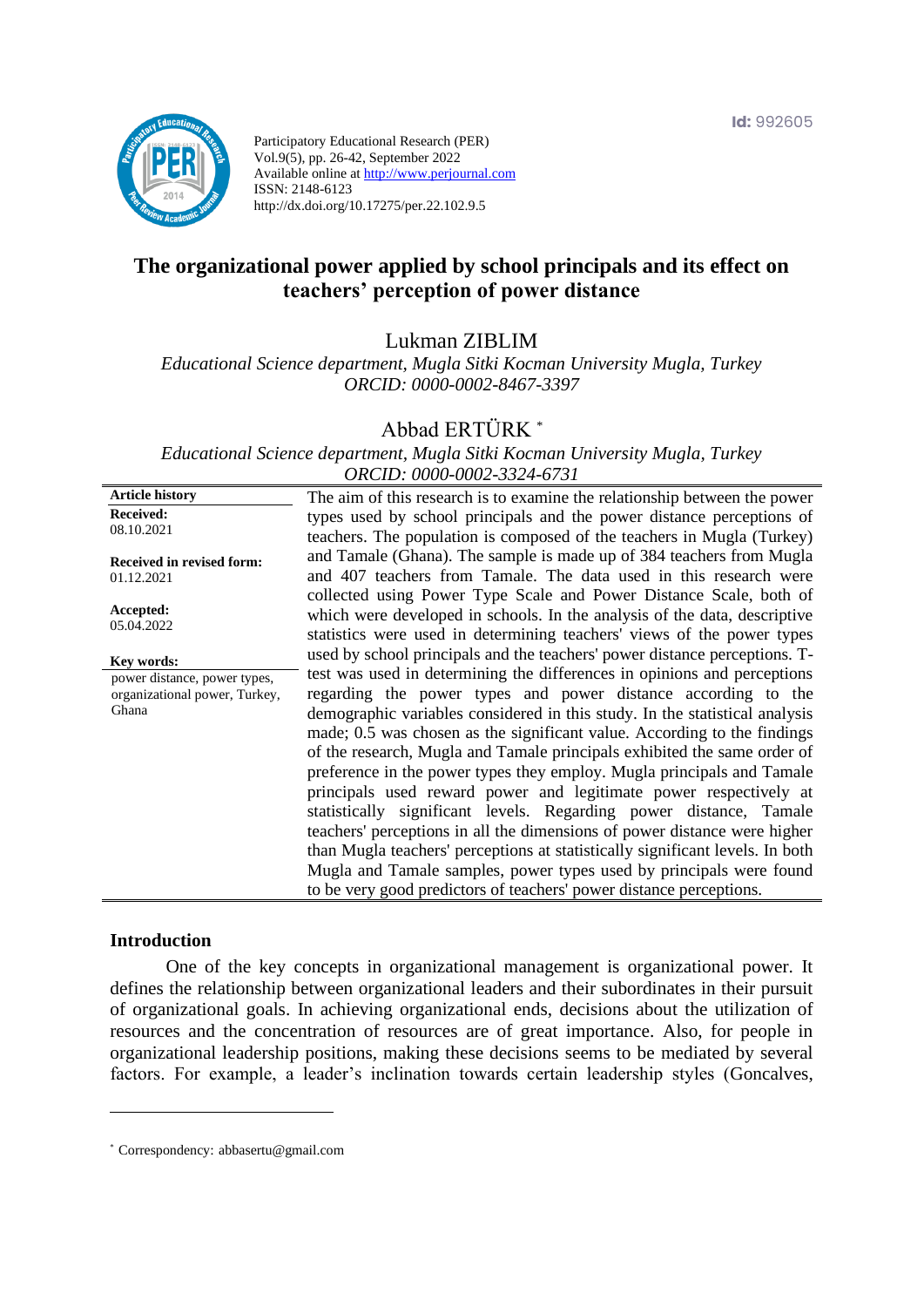2013) and approaches can hugely influence how organizational power is dispensed in making decisions or in acting in an organization. Another important organizational process is how leadership comes to prefer certain types of power over others in their organizational management practices. Regarding how leaders make decisions about which powerbases to uses, one of the propositions emanates from the work of (Hofstede, 1980a) on culture and organizations, where he maintained that certain mental programs allow for human behavior prediction considering a specific situation. This paper explores ways in which the use of power influences the perception of power distance in educational organizations.

### *Culture*

The relationship between national cultures and organizational life have long been an area of interest for multinational corporations. Multinationals operating in different cultural contexts contemplates whether they should adapt to local cultures and to what extent they should do that for effective management and organizational output. A review by Gerhart (2009) elaborates on the levels of the variations of organizational cultures that result from the influence of the local culture of an organization. He maintained, based on the findings of the review, that most of the variations in organizational culture are not explained by the national culture in which the organization operates. That notwithstanding, the GLOBE (2004) research has emphasized the deterministic role of organizational leaders' native cultures and how they influence their organizational actions. The Globe study drawing on a variety of sources explored etic and emic principles that impact organizational leadership.

Another important study that provides a conceptual background to this research is Hofstede (1980a) examination of national cultures where he underscored the different patterns of culture clusters in over a spectrum of so many countries. Hofstede (1980b) study, revealed dimensions, some of which were later captured in Globe (2004), provides an insight into some of the elements of national culture that have the capacity to influence management approaches, leadership styles and the use of power. These elements of national culture are power distance, collectivism *vs.* individualism, uncertainty avoidance and masculine and feminine. The impact of these dimensions on organizational practices has also been emphasized in the work of (Dimitrov, 2014). Also, the effects of national cultures have been investigated on how they influence the development of performance management systems in the global economic space (Jwijati, Bititci, Caldwell, Garengo, & Dan, 2022). The power distance dimension is particularly of interest in this study.

# *Power distance*

Power distance can be expressed as the perception individuals have about the unequal distribution of power and how this perception influences their own behavior. The power distance concept was coined by Mulder in his attempt to describe the disparity in power possession between leaders and their subordinates (GLOBE, 2004). This was later espoused as a dimension of national culture in Hofstede (1980b) study of national cultures. Hofstede (2001) defined power distance as the degree to which the relatively less powerful members of the society accept the unequal distribution of power as a normal phenomenon. Power distance as expressed by Hofstede indicates to what extent social inequality and hierarchy in social relations are accepted within a society or an organization (Hofstede, 1980b). Accordingly, while the unequal distribution of power is accepted as normal and legitimate in communities with high power distance, in societies with low power distance, the inequality of power is questioned, and justification demanded by members of the society (Hofstede, 1984). In other

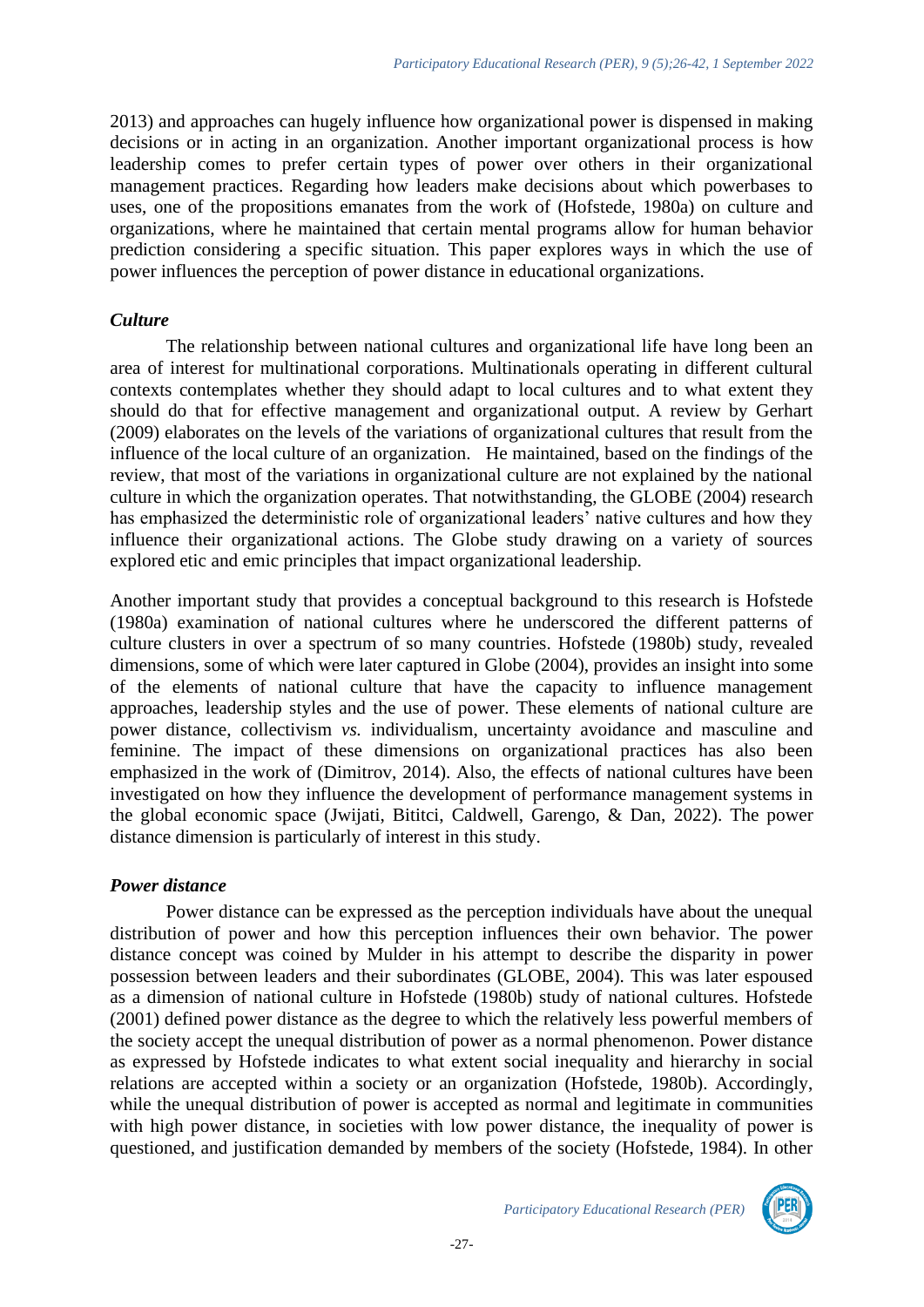words, in societies with low power distance, inequality of power distribution is seen as an unacceptable situation.

Empirical studies into the power distance concept have prompted further studies into the concept, especially at the organizational level (Kim & McLean, 2014; Yorulmaz, Colak, Altinkurt, & Yilmaz, 2018). In one of those studies conducted in schools in Turkey, a factor analysis established that power distance itself consists of four dimensions, namely, the acceptance of power, the justification of power, the instrumental use of power and the acquiescence of power (Yorulmaz, Colak, Altinkurt, & Yilmaz, 2018). *Justification of power* is the effort of employees to attribute the unequal distribution of power within the organization to a just cause or it is an effort to rationalize it. In such a situation, organizational members resort to laws, rules, and valid social norms to justify this phenomenon. When hierarchical social and organizational relationships are supported by law, the legitimacy of power distance may increase. Another dimension is the *instrumental use of power* which is about gaining unfair privileges by establishing proximity to a powerful individual in a society or organization. Individuals who use power instrumentally believe that they will gain an advantage when they are close to their managers or leaders. *The acceptance of power* dimension, however, refers to a situation where employees accept and do not question the unequal distribution of power within an organization. In other words, the acceptance of power can be defined as the situation in which the members of a society or an organization give importance to and respect the opinions and thoughts of individuals in positions of power. The *acquiescence of power* on the other hand is the low belief held by employees about their ability to influence management decisions and practices due to possible risks associated with challenging authority. Acquiescence of power is characteristic of societies and organizations with a high-risk perception associated with objecting to managerial decisions and a dominant culture of fear and silence (Yorulmaz et al., 2018).

# *Organizational power*

Organizational power is a tool used to influence individuals in a desired direction. Thus, organizational power affects decisions and shapes an organization in tremendous ways. According to Urwick (1944), organizational power is the ability to get things done at the workplace. Gardner (1990) also defines organizational power as the capacity to produce specific and targeted results through the behavior of others. The two definitions emphasize task accomplishment and the second one stressed the influence of other people. This is crucial because the use of power in a social context presupposes the presence of more than an individual. Thus, any social group an organization for that matter−entails power dynamics. Since power is about affecting people in an organization, this influence can come from both subordinates and organizational leaders. Also, it will be hard to determine the direction of the influence of power. Therefore, it is possible to use power in organizations as an element that facilitate or hampers the achievement of organizational goals. Organizational power stems from several sources including but not limited to having control over the distribution of organizational resources and by virtue of the position one occupies in the organization.

As hinted above, a source is needed for power to exist. With this resource, the individual gains influence. The power bases used in organizations have been classified in some research (Bacharach & Lawler, 1982; Erturk, 2007). French and Raven (1959) categorized power bases under five different titles namely, legitimate power, charismatic power, expert power, coercive power, and reward power. These power sources are also called power types.

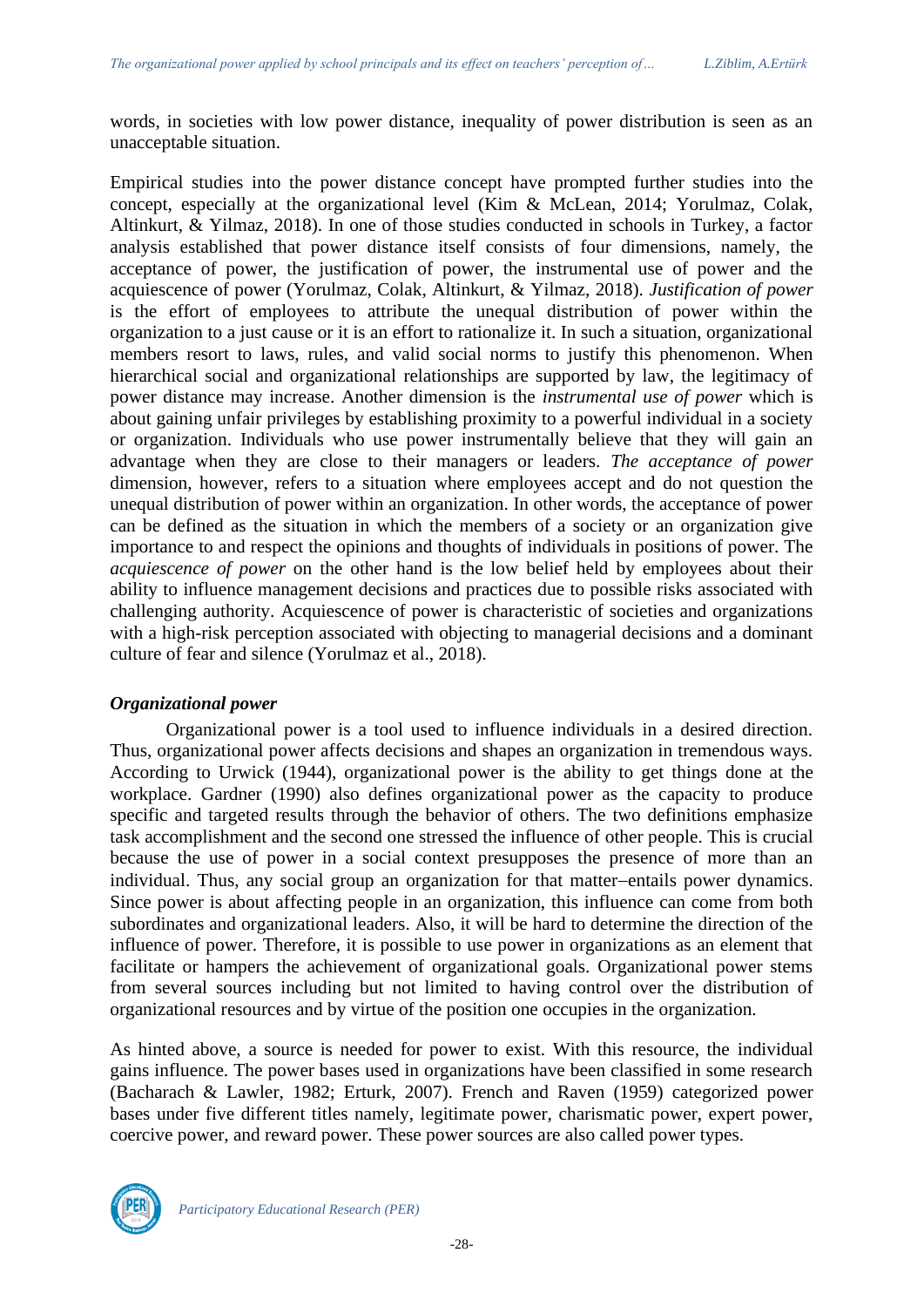### *The effects of power bases on the perception of power distance*

This study in exploring the influence of the various types of power on the perception of power distance draws inspiration from theoretical studies like (Hofstede, 1980a, GLOBE, 2004, Dimitrov, 2014) and Empirical like (Basabe and Ros, 2005, Khatri, 2009) that have proven that a leader's cultural disposition has the capacity to influence the actions and behaviors of an organizational leaders. And more so, that the influence of national culture in organizational life is pervasive. For instance, Kim & McLean (2014) have stressed the importance of national culture in organizational learning. In the myriad ways that power influences organizational behavior, one of eminence is how the use of power can influence the power distance perceptions of organizational members. Moreover, previous studies on power distance highlight other important issues related to high power distance. According to Hofstede (1986), in high power distant societies, the teacher cannot be criticized explicitly by the student, the teaching process is teacher-centered, and in student-teacher conflicts, parents are expected to stand by the teacher. In societies with low power distance, the situation is the opposite. Dennehy (2015) found in his study that Asian students were more cautious in discussing with their instructors compared to their western counterparts. On teaching and learning, constructivist and collaborative teaching methods used in low power distance societies resulted in great failures in high power distance societies (Gervedink Nijhuis, Pieters, & Voogt, 2013) since discussions in high power distance societies are not effective since the less powerful cannot speak freely for fear of disrespecting or wronging their teachers who are in positions of power. According to Kirlidog & Agaoglu (2004), education in high power distance societies is teacher centered. In this case, the quality of education directly depends on the competencies of the teachers. In such school's knowledge and interaction are in one direction. Only students are affected by teachers.

Empirical research exploring the power types used by school principals have revealed that legitimate power, charismatic power, expert power, coercive power, and reward power are used in schools (Helvaci, & kayali, 2011; Memduhoglu & Turhan, 2016; Karaman, 2018). Also, the potential influence of power bases on other organizational phenomenona have been widely studied. For instance, Okan & Ahmet (2015) have studied the potential influence of power bases on school climate where the results established a significantly positive relationship between the two variables. Another study by Altinkurt & Yilmaz (2012) have established the influence of power bases on organisational citizenship. Other studies have explored the relationship the influence of power bases on other organizational phenomena (Yilmaz & Altinkurt, 2012; Deviren & Okcu, 2020).

Considering the potential negative implications of high-power distance perception and the pervasive influence of power on organizational life as discussed in the paragraphs above it is pertinent that power which is one of the most common instruments of influence in organizations be studied to explore its potential influence on power distance perception. Especially a study by Deviren  $\&$  Okcu (2020) assessing the effects of power on organizational silence shows a positive relationship. As discussed above high-power distance societies are not open to discussions between leaders and subordinates and so this finding (Deviren & Okcu, 2020) by further throw wait on the study of the effects of power bases on power distance perception. Understanding the effects of power bases on power distance would allow for a more cautious and informed use of the various types of power in ensuring a healthy school environment where teachers contribute their best to not only teaching but to the management process as well.

A comparative study was adopted to ensure that there is opportunity to compare the influence

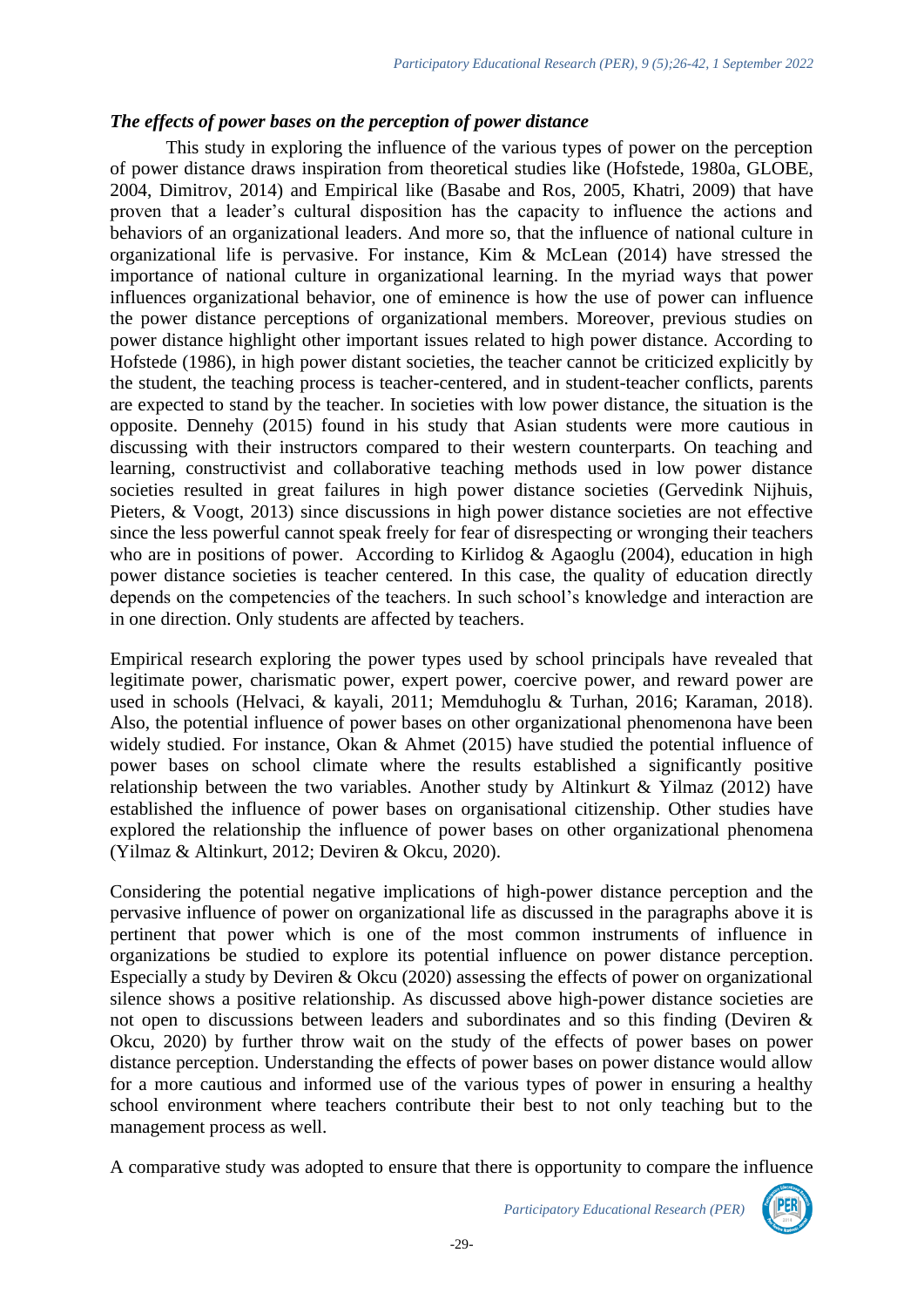of the use of power across cultures of similar cultural orientation in terms of power distance which according to (Hofstede, Hofstede & Minkov, 2010) both Turkey and Ghana ranked 66 and 77 respectively. While the power bases and the power distance have been examined separately in the Turkish educational context (Kirlidog & Agaoglu, 2004, Yaman and Irmak, 2010, Altinkurt and Yilmaz, 2012 and Atmaca, 2014), the above-mentioned concepts have not been widely studied in educational institutions in Ghana (Gervedink Nijhuis, Pieters, & Voogt, 2013).

Based on this context this research aims to fill the gap in the literature by conducting a comparative study to explore the effects of the independent variable (power bases) on the dependent variable (power distance) in both Turkey and Ghana and to make an original empirical contribution to the literature. To achieve this, the following questions shall be explored.

- (1) According to the perception of teachers, which power sources do school principals' use and at what level?
- (2) Is there a significant difference between the power sources used by school principals working in Mugla and Tamale?
- (3) How are teachers' perceptions of organizational power distance?
- (4) Is there a significant difference between the power distance perception of teachers working in Mugla and Tamale?
- (5) Are power bases predictive of power distance perceptions?

### **Method**

### *Research model*

This research is designed using a cross-sectional prediction design, a type of correlational study where data are collected from a sample drawn from a predetermined population (Cohen, Manion & Morrison, 2017; Fraenkel, Wallen, & Hyun, 2018). A correlation study is design to explore the relationship between variables (Fraenkel, Wallen, & Hyun, 2018). The views of the participants were described and compared according to various variables. In addition, the correlation between the variables was examined.

# *Population and sample*

The study population consisted of teachers working in primary, middle and high schools in the 2018-2019 academic years in Mugla (Turkey) and Tamale (Ghana). There were 10,181 teachers working in 625 schools in the Mugla Province and 4793 teachers working in 272 schools in the Tamale Metropolis. Simple random sampling technique was used in determining the sample of the study. Simple random sampling technique is a technique in which all members of the population have an equal chance of being selected (Buyukozturk, Kilic-Cakmak, Akgun, Karadeniz, & Demirel, 2016).

The sample size (for a 95% confidence level) was determined, using sampling tables (Sahin, 2014, 127), to be at least 378 for the Mugla population and at least 357 for the Tamale population. Within this framework, 408 participants were reached in the Mugla population, and the opinions of 407 participants were evaluated. In the Tamale population, 393 participants were reached and the opinions of 384 participants were evaluated. It was observed that  $35\%$  (n = 133) of the teachers included in the Mugla sample were male and 64% ( $n = 244$ ) were female. In addition, more than 80% of the participants had undergraduate

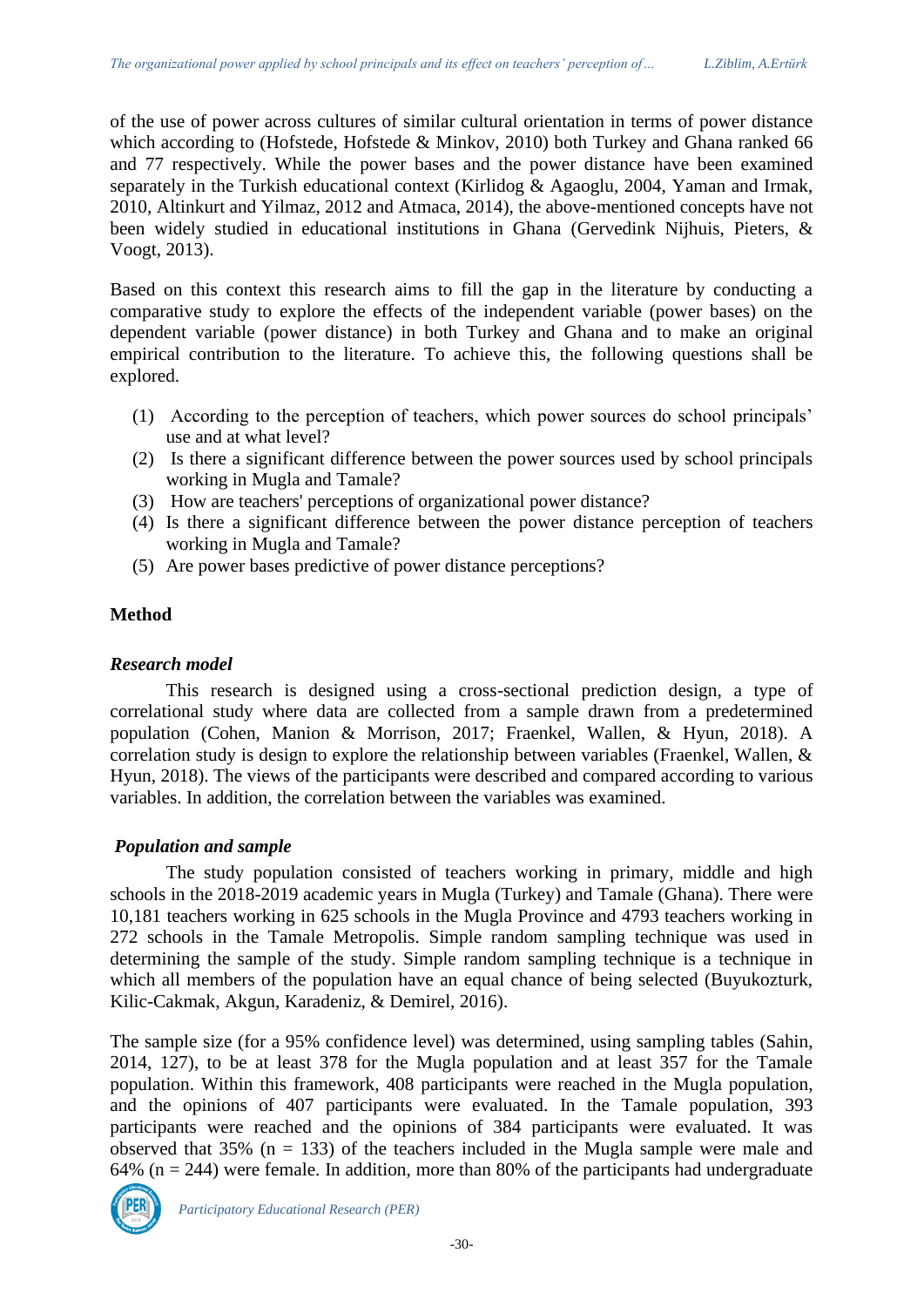degrees ( $n = 305$ ) and superintendent (Rank of teachers serving four or more years) ( $n = 322$ ). More than 75% of the teachers work in secondary schools ( $n = 134$ ) and high schools ( $n =$ 164). It was observed that 70% ( $n = 288$ ) of the teachers included in the Tamale sample were male and  $28\%$  (n = 117) were female. In addition, more than half of the participants were undergraduate ( $n = 242$ ) and superintendent ( $n = 241$ ). The distribution of teachers in the educational levels were as follows; primary school (151), secondary school ( $n = 127$ ) and high school ( $n = 128$ ).

### *Data collection tools*

Two scales were administered in the data collection process. The first scale "Power Types Scale" is a four-point likert scale developed by Kosar (2008). The scale consists of four dimensions (33 items). The dimensions in the scale are personality power (charisma and expert) (15 items), reward power (7 items), legitimate power (7 items), and coercive power (4 items). The score obtained from each dimension indicates the level that power type is used. The total variance explained by the scale is 71.46% and a Cronbach's Alpha value of (.81- .98). this value measures how closely the items in a scale are related and so proves the reliability of the scale. A Cronbach alpha value of .70 is acceptable (George and Mallery, 2003 cited in. Gliem, & Gliem, 2003). A reliability test conducted for this study revealed Cronbach's Alpha value as .82-.98 for the Mugla sample and .78-.93 for the Tamale sample.

The second scale, "Organizational Power Distance Scale" was developed by Yorulmaz et al. (2018). The 5-point likert scale consists of four dimensions (20 items). The dimensions included in the scale are Acceptance of Power (6 items), Instrumental use of power (5 items), Justification of power (3 items), and Acquiescence of Power (6 items). There are three reverse scored items (2, 4 and 13) in the scale. The scores obtained from each dimension indicate teachers' perceptions of power distance towards that dimension. The total variance explained by the scale is 56.58% and a Cronbach's Alpha (.74-.80) (Yorulmaz et al., 2018, p.682). A reliability test for this study revealed Cronbach's Alpha value as .75-.79 for the Mugla sample and .75-.76 for the Tamale sample.

# *Analysis of data*

SPSS program (23) was used to analyze the data in the research. To determine the outlier values in the data, outlier analysis was made. Accordingly, from the Mugla sample, one questionnaire and from the Tamale sample nine questionnaires were found as outliers and excluded from the data set. The skewness and kurtosis coefficients were examined to determine whether the data collected for the variables were normally distributed. For the Mugla sample the *power types* showed a normal distribution with skewness (-.59 - .20) and kurtosis (-1.27 - .47) and the *power distance* also showed a normal distribution with skewness (.06 - 0.56) and Kurtosis (-1,13 - .25). Similarly, in the Tamale sample normality was established for both power types with skewness (- .78 - .18) and kurtosis (-.86 - 1.2) and power distance with skewness (-.54-1.03) and Kurtosis (-.87-.59). According to Tabachnick and Fidell (2013), skewness and Kurtosis values are between -1.5 and between +1.5 indicates the normal distribution of the data.

In the analysis of the data, descriptive statistics were used to determine the power sources used by school principals and the power distance perception of teachers according to the views of the participants. T-test was used to determine the significant differences between variables. An alpha level of .05 was adopted in this study. A correlation coefficient of an absolute value less than .10-.29 was defined as a low, a medium relationship between .30 and

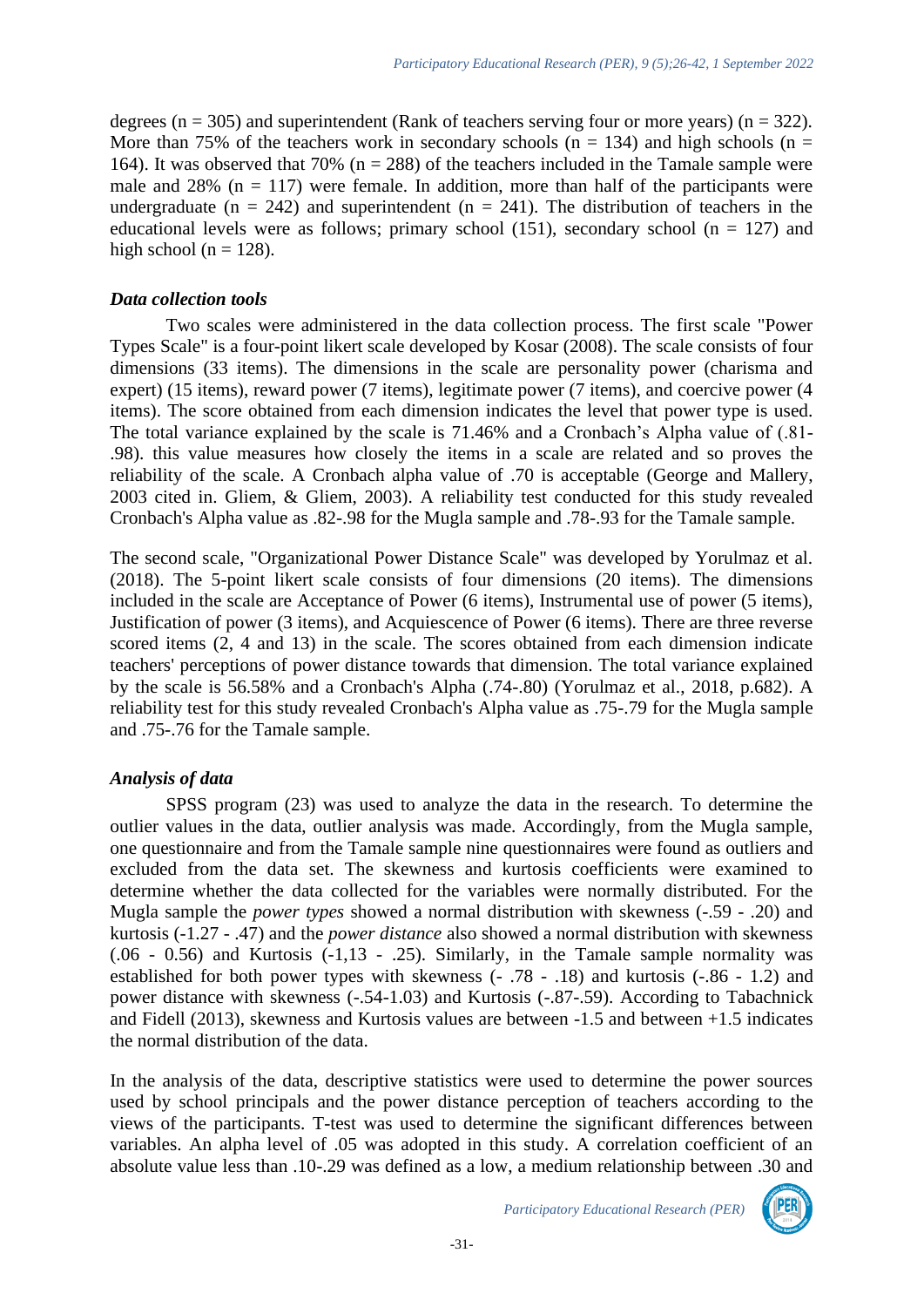.49, and a high level of correlation between .50-1.00 (Pallant, 2010).

#### **Results**

#### *Power preferences of school principals*

| Table 1. Power Types - T-Test for Country Variable Mugla-Tamale Samples |           |     |      |      |     |      |     |  |
|-------------------------------------------------------------------------|-----------|-----|------|------|-----|------|-----|--|
| Dimenions                                                               | variables | n   | M    | SD   | df  |      |     |  |
| Reward power                                                            | Mugla     | 336 | 3.84 | .82  | 663 | 5.08 | .00 |  |
|                                                                         | Tamale    | 364 | 3.46 | 1.12 |     |      |     |  |
| Legitimate power                                                        | Mugla     | 351 | 2.73 | .77  | 721 | 5.79 | .00 |  |
|                                                                         | Tamale    | 372 | 3.08 | .85  |     |      |     |  |
| Coercive power                                                          | Mugla     | 370 | 1.87 | .83  | 738 | 1.68 | .09 |  |
|                                                                         | Tamale    | 385 | 1.98 | 1.00 |     |      |     |  |
|                                                                         | Mugla     | 349 | 3.47 | 1.04 | 681 | .63  | .53 |  |
| Personality power                                                       | Tamale    | 347 | 3.42 | .90  |     |      |     |  |

As seen in Table1, according to the opinions of the teachers in the Mugla sample, the power preferences of the school principals are reward power ( $M = 3.84$ ,  $SD = .82$ ), personality power  $(M = 3.47, SD = 1.04)$ , legitimate power  $(M = 2.73, SD = .77)$  and coercive power  $(M = 1.87,$  $SD = .83$ ), respectively. According to the opinions of the teachers in the Tamale sample, school principals' power preferences are as follows; reward power ( $M = 3.46$ ,  $SD = 1.12$ ), personality power ( $M = 3.42$ ,  $SD = .90$ ), legitimate power ( $M = 3.08$ ,  $SD = .85$ ) and coercive power ( $M = 1.98$ ,  $SD = 1.00$ ). A t-test was conducted to determine the statistical significance of the differences in power preference among schools across the two countries. The results of this showed a statistically significant difference according to the country variable in the reward power dimension [t  $(663) = 5$ . 08,  $p < 0.05$ ] and the legitimate power [t  $(721) = 5.79$ ,  $p$  $\leq$ .05] dimension. The difference in the coercive power [t (738) = 1.68, *p*> .05] and the personality power [t  $(681) = .63$ ,  $p > .05$ ] dimensions are not significant. According to this, school principals in Mugla use the reward power more, while school principals in Tamale use the legitimate power more.

| Dimensions                | Variables | n   | M    | SD  | df  |       |     |
|---------------------------|-----------|-----|------|-----|-----|-------|-----|
|                           | Mugla     | 364 | 2.84 | .66 | 730 | 8.95  | .00 |
| Acceptance of power       | Tamale    | 368 | 3.28 | .64 |     |       |     |
|                           | Mugla     | 371 | 1.94 | .78 | 722 | 21.32 | .00 |
| Instrumental use of power | Tamale    | 382 | 3.32 | .99 |     |       |     |
|                           | Mugla     | 370 | 1.89 | .65 | 742 | 22.02 | .00 |
| Justification of power    | Tamale    | 374 | 3.00 | .73 |     |       |     |
|                           | Mugla     | 363 | 2.47 | .78 | 723 | 6.61  | .00 |
| Acquiescence of power     | Tamale    | 375 | 2.88 | .91 |     |       |     |

Table 2. Power Distance-T-Test for Country Variable Mugla-Tamale Sample

As seen in Table 2, the power distance perceptions of the teachers in Mugla sample are as follows; *acceptance of power* ( $M = 2.84$ ,  $SD = .66$ ), *acquiescence of power* ( $M = 2.47$ ,  $SD =$ .78), *instrumental use of power* (M = 1.94, SD = .78) and justification *of power* (M = 1.89,  $SD = .65$ ). Whereas the power distance perceptions of the teachers in the Tamale sample are as follows; *instrumental use of power* (*M* = 3.32, *SD* = .99), *acceptance of power* (*M* = 3.28, *SD* = .64), *justification of power* (*M* = 3.00, *SD* = .73), and *acquiescence of power* (*M* = 2.88,  $SD = .91$ ). A t-test was conducted to determine whether the difference between the two samples were statistically significant. According to the results of this test; the *acceptance of power* [t (730) = 8.95, *p* <.05], the *instrumental use of power* [t (722) = 21.32, *p* <.05], the

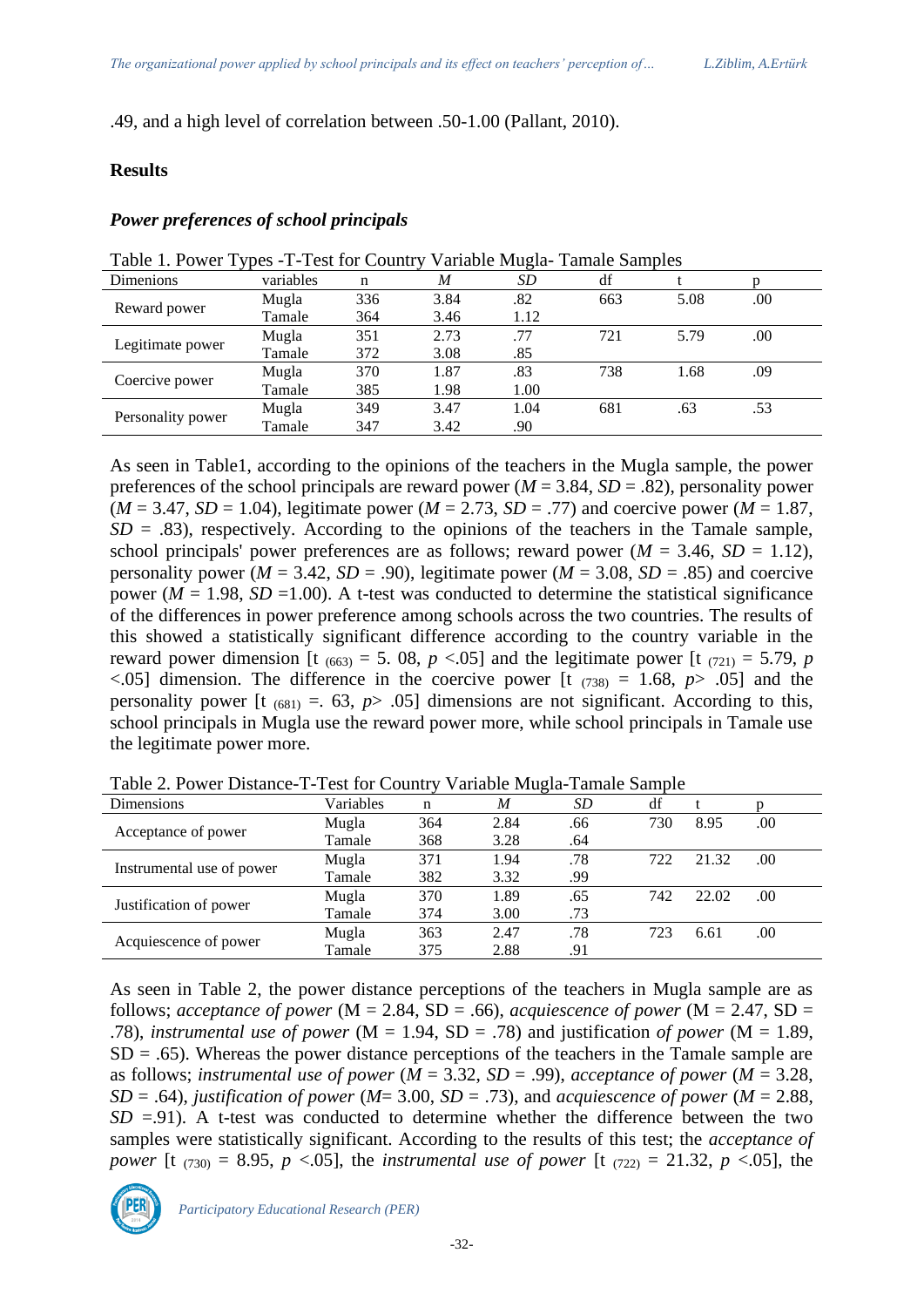justification *of power* [t ( $742$ ) = 22.02, *p* <.05] and the *acquiescence of power* [t ( $723$ ) = 6.61, *p* <. 05] dimensions were found to differ significantly. According to this, teachers' perception of power distance in Tamale is higher than the perception of teachers in Mugla in all the dimensions.

# *Prediction of power distance perception of teachers by the power types used by school administrators*

The findings of the study regarding the prediction of the power types used by school administrators on the power distance perceptions of teachers are given below.

|                                | Variable       | В        | Standard<br>error | β        | t        | р    | Binary r | Partial r |                        |
|--------------------------------|----------------|----------|-------------------|----------|----------|------|----------|-----------|------------------------|
| đ                              | Constant       | 2.415    | .262              |          | 9.216    | .000 |          |           | $R = .291$             |
|                                | Reward P.      | $-.116$  | .070              | $-.148$  | $-1.672$ | .096 | $-.100$  | $-0.096$  | $R^2 = .071$           |
| Acceptance                     | Legitimate P.  | .031     | .062              | .037     | .496     | .621 | .030     | .028      | $F(4-279)$<br>$\equiv$ |
| wer                            | Coercive P.    | .003     | .066              | .004     | .048     | .962 | .003     | .003      | 6.433                  |
| 8                              | Personality P. | .242     | .055              | .385     | 4.364    | .000 | .253     | .250      | $p = .00$              |
|                                | Constant       | 1.431    | .315              |          | 4.551    | .000 |          |           | $R = .277$             |
| power<br>nstrumental<br>đ<br>š | Reward P.      | $-.198$  | .083              | $-.211$  | $-2.390$ | .018 | $-.141$  | $-137$    | $R^2 = .064$           |
|                                | Legitimate P.  | .075     | .075              | .075     | 1.010    | .313 | .060     | .058      | $F(4-281)$<br>$\equiv$ |
|                                | Coercive P.    | .147     | .079              | .159     | 1.864    | .063 | .111     | .107      | 5.833                  |
|                                | Personality P. | .241     | .067              | .318     | 3.608    | .000 | .210     | .207      | $p = .00$              |
| 퉁                              | Constant       | 1.638    | .263              |          | 6.228    | .000 |          |           | $R = .164$             |
|                                | Reward P.      | $-0.055$ | .070              | $-073$   | $-0.797$ | .426 | $-.048$  | $-.047$   | $R^2 = .013$           |
| Justification<br>9<br>Ö.       | Legitimate P.  | $-.070$  | .062              | $-0.086$ | $-1.127$ | .261 | $-.067$  | $-0.066$  | $F(4-280)$<br>$\equiv$ |
|                                | Coercive P.    | .135     | .066              | .179     | 2.056    | .041 | .122     | .121      | 1.930                  |
|                                | Personality P. | .126     | .056              | .206     | 2.262    | .024 | .134     | .133      | $p = .106$             |
|                                | Constant       | 1.886    | .317              |          | 5,954    | .000 |          |           | $R = .182$             |
| Acquiescence<br>power          | Reward P.      | $-0.014$ | .083              | $-0.015$ | $-169$   | .866 | $-.010$  | $-.010$   | $R^2 = .019$           |
|                                | Legitimate P.  | .141     | .075              | .144     | 1.892    | .060 | .113     | .112      | $F(4-278)$<br>$\equiv$ |
|                                | Coercive P.    | .051     | .078              | .057     | .653     | .514 | .039     | .039      | 2.388                  |
| Ⴆ                              | Personality P. | .051     | .067              | .069     | .764     | .446 | .046     | .045      | $p = .051$             |

Table 3. Regression Analysis Results Regarding the Prediction of Power Distance by Power Types (Mugla)

The results of the regression indicated that two predictors explained 7.1% of the total variance in the *acceptance of power* dimension  $(R^2 = .071, F(4, 279) = 6.43, p < .05)$ . It was found that personality power significantly predicted the acceptance of power dimension ( $\beta$  = .039, *p*<.05).

Acceptance of Power =2.415+(.242 x Per.P)+(.003 x Coer.P.)+(.31 x Leg.P.)–(.116 x Rew.P.)

For the instrumental use of power, two predictors explained 6.4% of the total variance in the instrumental use of power dimension  $(R^2 = .064, F(4, 281) = 5.83, p < .05)$ . It was found that reward power significantly predicted the instrumental use of power (β = -.21, *p*<.05), as did personality power ( $\beta$  = .32, *p*<.05).

Instr. Use of P. = 1.431-(.198 x Rew. P.)+(.241 x Per. P.)+( .075 x Leg. P.)+ (.147 x Coer. P.)

For the justification of power, none of the predictors significantly explained the total variance in that dimension ( $\mathbb{R}^2$  = .013, F (4, 280) =1.93, *p* >.05).

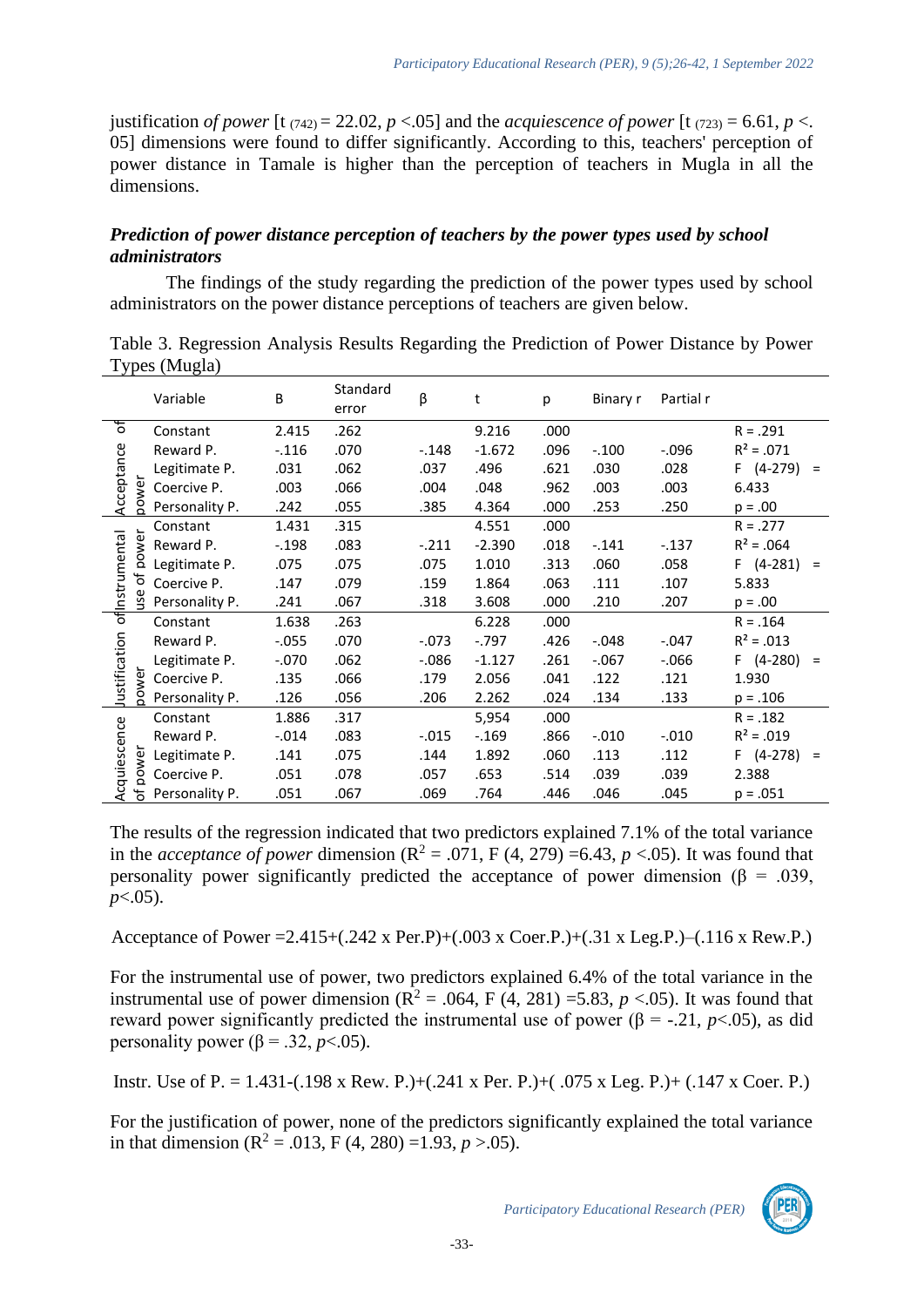Just. of P. = 1.638+(.135x Coer. P.)+(.126 x Pers. P.)–(.070 x Leg. P.)–(.055 x Rew. P)

For the quiescence of power dimension, none of the predictors significantly explained the total variance in this dimension ( $R^2 = .019$ , F (4, 278) = 2.39, *p* > 0.05).

|                                       | Variable         | B       | Standard<br>error | β        | t      | p    | Binary r | Partial<br>r |              |
|---------------------------------------|------------------|---------|-------------------|----------|--------|------|----------|--------------|--------------|
| ৳                                     | Constant         | 1.870   | .152              |          | 12.307 | .000 |          |              | $R = .533$   |
|                                       | Reward P.        | .002    | .046              | .004     | .045   | .964 | .003     | .002         | $R^2 = .274$ |
|                                       | Legitimate P.    | .226    | .054              | .302     | 4.214  | .000 | .247     | .216         | $F(4-273) =$ |
| Acceptance<br>power                   | Coercive P.      | $-.030$ | .038              | $-0.046$ | .782   | .435 | $-.047$  | $-.040$      | 27.100       |
|                                       | Personality P.   | .220    | .053              | .310     | 4.120  | .000 | .242     | .211         | $p = .00$    |
|                                       | Constant         | .608    | .223              |          | 2.725  | .007 |          |              | $R = .610$   |
|                                       | Reward P.        | .142    | .066              | .160     | 2.133  | .034 | .126     | .100         | $R^2 = .363$ |
| ofinstrumental<br>power<br>e of<br>йĽ | Legitimate P.    | .209    | .078              | .175     | 2.672  | .008 | .157     | .126         | $F(4-284) =$ |
|                                       | Coercive P.      | .079    | .056              | .076     | 1.417  | .158 | .084     | .067         | 42.036       |
|                                       | Personality P.   | .405    | .078              | .360     | 5.210  | .000 | .30      | .245         | $p = .00$    |
|                                       | Constant         | 2.496   | .195              |          | 12.788 | .000 |          |              | $R = .177$   |
|                                       | Reward P.        | .021    | .057              | .034     | .364   | .716 | .02      | .021         | $R^2 = .018$ |
|                                       | Legitimate P.    | $-.034$ | .068              | $-.041$  | .504   | .615 | $-.03$   | $-0.030$     | $F(4-280) =$ |
| Justification<br>power                | Coercive P.      | .030    | .048              | .042     | .626   | .532 | .04      | .037         | 2.268        |
|                                       | Personality P.   | .136    | .068              | .173     | 1.981  | .049 | .12      | .117         | $p = .06$    |
| Acquiescence<br>power                 | Constant         | .745    | .229              |          | 3.256  | .001 |          |              | $R = .498$   |
|                                       | Reward P.        | .003    | .068              | .004     | .042   | .966 | .003     | .002         | $R^2 = .237$ |
|                                       | Legitimate P.    | .249    | .080              | .224     | 3.121  | .002 | .183     | .161         | $F(4-281) =$ |
|                                       | Coercive P.      | .175    | .058              | .178     | 3.025  | .003 | .178     | .157         | 23.140       |
|                                       | も Personality P. | .297    | .080              | .284     | 3.692  | .000 | .215     | .191         | $p = .00$    |

Table 4. Regression Analysis Results Regarding the Prediction of Power Distance by Power Types (Tamale)

The results of the regression indicated that two predictors explained 27.4% of the total variance in the *acceptance of power* dimension ( $R^2 = .274$ , F (4, 273) = 27.10, *p* <.05). It was found that legitimate power significantly predicted the acceptance of power dimension ( $\beta$  = .30, *p*<.05), as did personality power ( $\beta$  = .31, *p*<.05).

Accep. of P. = 1.87+(.226 x Leg. P.)+(.220 x Per. P.)+(.002 x Rew. P. )–( .30 x Coer. P.)

For the instrumental use of power dimension three predictors significantly explained 36.3% of the total variance in this dimension  $(R^2 = .363, F(4, 284) = 42.04, p < .05)$ . It was found that reward power significantly predicted the instrumental use of power (β = .16, *p*<.05), as did legitimate power ( $\beta$  = .18, *p*<.05 and personality power ( $\beta$  = .36, *p*<.05).

Instr. Use of P. = .608 + (.142 x Rew. P.)+(.209 x Leg. P.)+(.405 x Per. P.)+(.079 x Coer. P.)

For the justification of power dimension, only one predictor significantly explained 1.8% of the total variance in this dimension  $(R^2 = .018, F (4, 280) = 2.27, p < .05)$ . It was found that personality power significantly predicted the justification of power dimension ( $\beta = .17$ , *p*<.05).

Justif. of P. = 2.496+(.136 x Pers.P.)+ (.021xRew.P) +(.209xLeg.P.)+ (.03xCoer.P.)

For the acquiescence of power dimension, three predictors significantly explained 23.7% of the total in this dimension  $(R^2 = .237, F(4, 281) = 23.14, p < .05)$ . It was found that legitimate

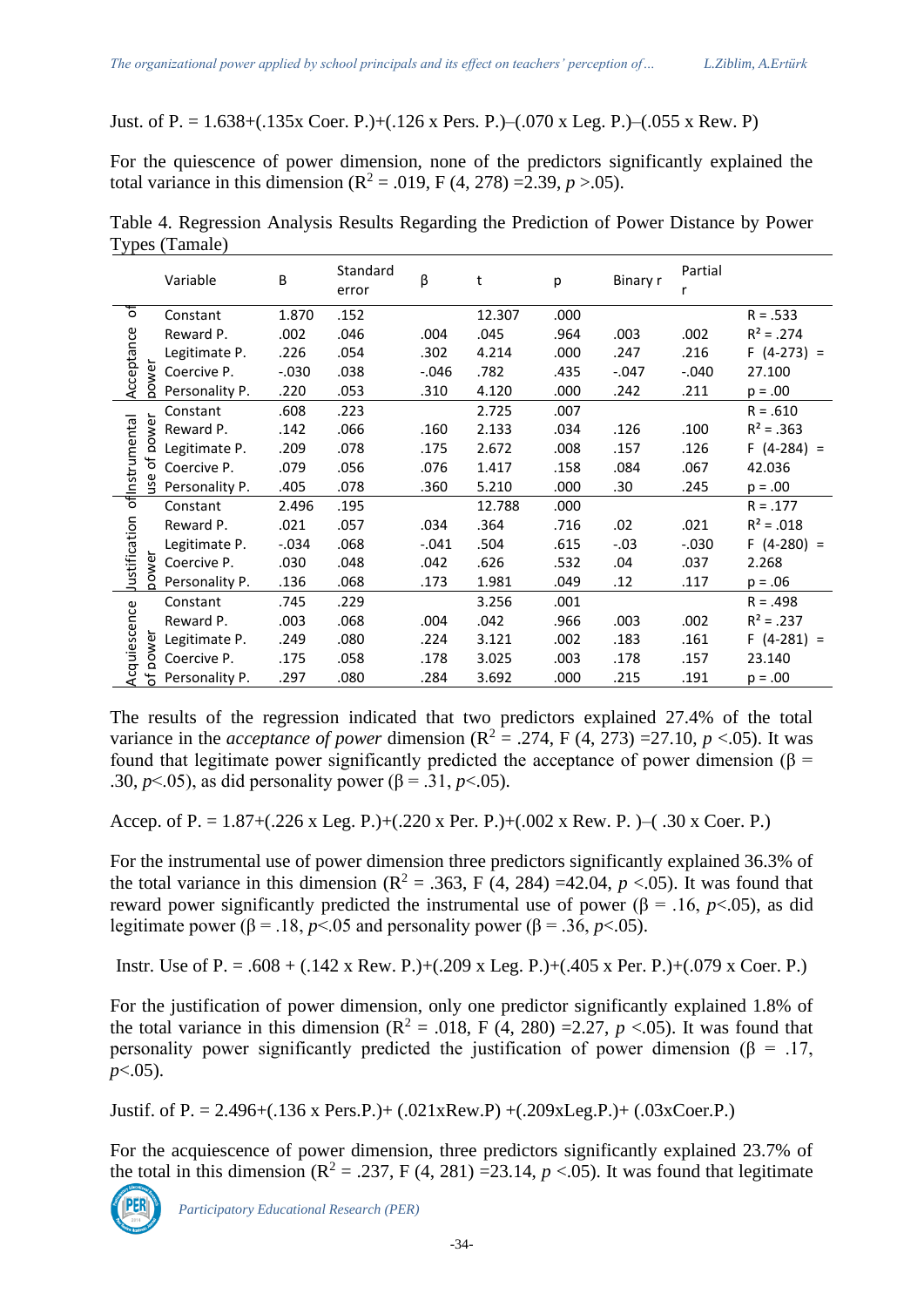power significantly predicted the acquiescence of power dimension (β = .22, *p*<.05), so did coercive power ( $\beta$  = .18, *p*<.05) and personality power ( $\beta$  = .28, *p*<.05).

Acqu. of P.= .745+ (.249 x Leg. P.) + (.175 x Coer. P.) + (.297 x Pers. P.) + (.003 x Rew. P.)

# *Discussion*

In this study the effects of the power bases used by school principals and how it influences teachers' perception of power distance was examined. Exploring the first question about the various types of power used by principals and the level at which they use them, it was established that both samples' principals, in a decreasing order, prefer reward power, personality power (charismatic and expert power), legitimate power and coercive power. So, for both samples the most used power base is the reward power, and the least used power base is the coercive power. Similar findings were recorded in (Okan & Ahmet, 2015) study of the power types used by school principals and its effects climate. Contrary to this finding, some studies show that legitimate power is the most widely used power base in schools (Arslantas & Dayanan-Ugur, 2018; Memduhoglu & Turhan, 2016; Altinkurt, Yilmaz, Erol, and Salali, 2014 and Bakan & Buyukbese, 2010). There was almost a consensus in the literature about coercive power as the least used power in the literature (Uludag-Kodal, 2019; Arslantas & Dayanan-Ugur, 2018; Memduhoglu & Turhan, 2016; Ucar, 2016: Okan & Ahmet, 2015; Altinkurt, Yilmaz, Erol, and Salali, 2014; Bakan & Buyukbese, 2010) including the findings of this study.

While most of the literature reported legitimated as the used power, this study reported reward power. The difference could be accounted for by considering the nature of the two power types: reward and legitime power. Usually, power is understood as the capacity to reward or punish (Blau, 1986, cited in Alkan & Erdem, 2019; Speer, 2008 cited in Le Roux, 2012) and so this understanding could have hugely influenced the participants to perceive the good behaviors of their principals towards them as reward. Also, it could be due to developments in principal behavior that emphasises the use of different means of influence especially with regards to new teachers (Memduhoglu & Turhan, 2016). In a like manner Altinkurt et al., (2014) described reward power as an extension of legitimate power.

The second question this study explored was the difference in the used of power types across the two samples. Though the study revealed that principals have similar preferences, an independent t-test conducted found that there was a significant difference in the reward power and legitimate power dimensions, but the difference in the coercive power and personality power dimensions was not significant. Accordingly, whereas school principals in Mugla use reward power more, the school principals in Tamale use legitimate power more. Just as the perception regarding the various types of power can vary between cultures, the relationships between each other can also vary from culture to culture (Alkan & Erdem, 2019). According to Akyol (2009), cultural differences may influence the choice of the power types used.

The third question explored the dependent variable regarding the level of power distance perceptions among teachers in the two samples. In the Mugla sample, teachers power distance perception was between low -moderate (*M*=1.89-2.84), whereas in the Tamale sample teachers' perception of power distance was moderate in all the dimensions. In the case of Mugla, previous empirical studies proved that similar results have been obtained about the levels of power distance perceptions in educational institutions (Deniz, 2013; Gul, 2019; Gulec, 2010; Gol Dede, 2019). Contrary to this, Yaman and Irmak (2010) study of the power distance relationship between school principals and teachers' shows that power distance is

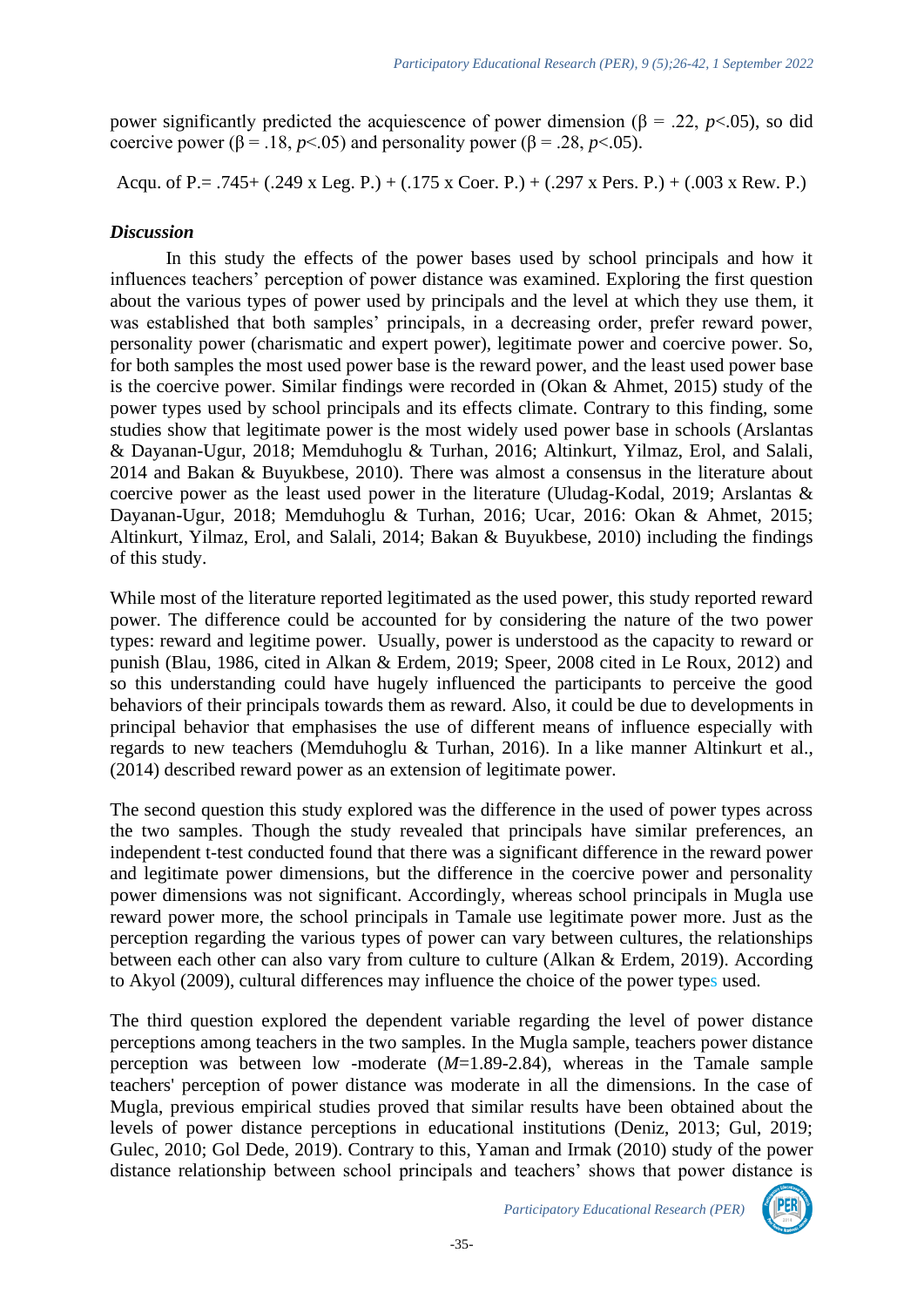high in Turkish schools. In the case of Ghana and for that matter Tamale studies investigating power distance reported high levels of power distance orientation (Owusu Ansah & Louw, 2019; Dotse & Asumeng, 2014).

An independent t-test was conducted to establish the statistical significance of the differences between the two samples in terms of their power distance perceptions. The results showed a statistically significant difference such that the perception of power distance in the Tamale sample (in all dimensions) was higher than in the Mugla sample. This finding is like (Hofstede, Hofstede, and Minkov, 2010) findings where Ghana ranked 77 and Turkey ranked 66. This difference can be explained by the culture and the demography of the two samples. According to Hofstede (1980a), power distance is one of the sub-dimensions of culture. Also, Hofstede et al. (2010) considered modernization experience, the level of welfare and the level of democratization among the factors that reduce organizational power distance. Indeed, according to the 2018 Human Development Index, Turkey ranked 59th among 189 countries while Ghana ranked in 142 (HDR, 2019). A similar result can be seen in the Social Development Index. This index is a measurement tool based on three dimensions that focuses on social performance, its non-economic dimensions, and determines it in a transparent, comprehensive, and systematic manner. These dimensions are basic needs, health needs and opportunities (Sokmen, 2014). According to the 2019 index's report, while Turkey ranked 71st Ghana ranked 95th (SPI, 2019). These statistics clearly demonstrate the difference in the level of modernization between the two countries.

The last question that study intended to answer was whether the power bases used by school administrators predict teachers' perception of power distance. All the types of power used by school administrators have little effect on teachers' perception of power distance in the Mugla sample, unlike in the Tamale sample. In the Mugla sample, it was found that the *acceptance of power dimension* was significantly predicted only by personality power, The *instrumental use of power dimension* by reward power and personality power and the *justification of power dimensions* by coercive and personality power respectively. In the Tamale sample, the *acceptance of power dimension* was significantly predicted by legitimate power and personality power, *the instrumental use of power dimension* by reward power, legitimate power, and personality power, *the justification of power dimension* by personality power and *acquiescence of power dimension* by coercive power, legitimate power, and personality power.

When the regression analysis is examined taking into consideration the power types; in both Mugla and Tamale samples, the power type that most influenced teachers' perception of power distance was the personality power (charismatic and expert power). It was determined that the personality power used by the school principals predicted power distance significantly for all the dimensions of power distance except the *acquiescence of Power* dimension in the Mugla sample and in all dimensions in the Tamale sample. In other words, as the school principals' use of personality power increases, teachers' perception of power distance increases significantly. Personality power encompasses both expert power and charismatic power. This power is based on the knowledge and communication skills of the manager. Since such a power is based on the trust in a person's characteristics, the decisions taken by such people are often carried out without inquiry which can easily translate into unquestionable acceptance of his expert ability by employees (Kosar, 2008).

The power, which has a secondary effect on power distance, was found to be legitimate power in the Tamale sample. Legitimate power had a positive effect on all the dimensions of power

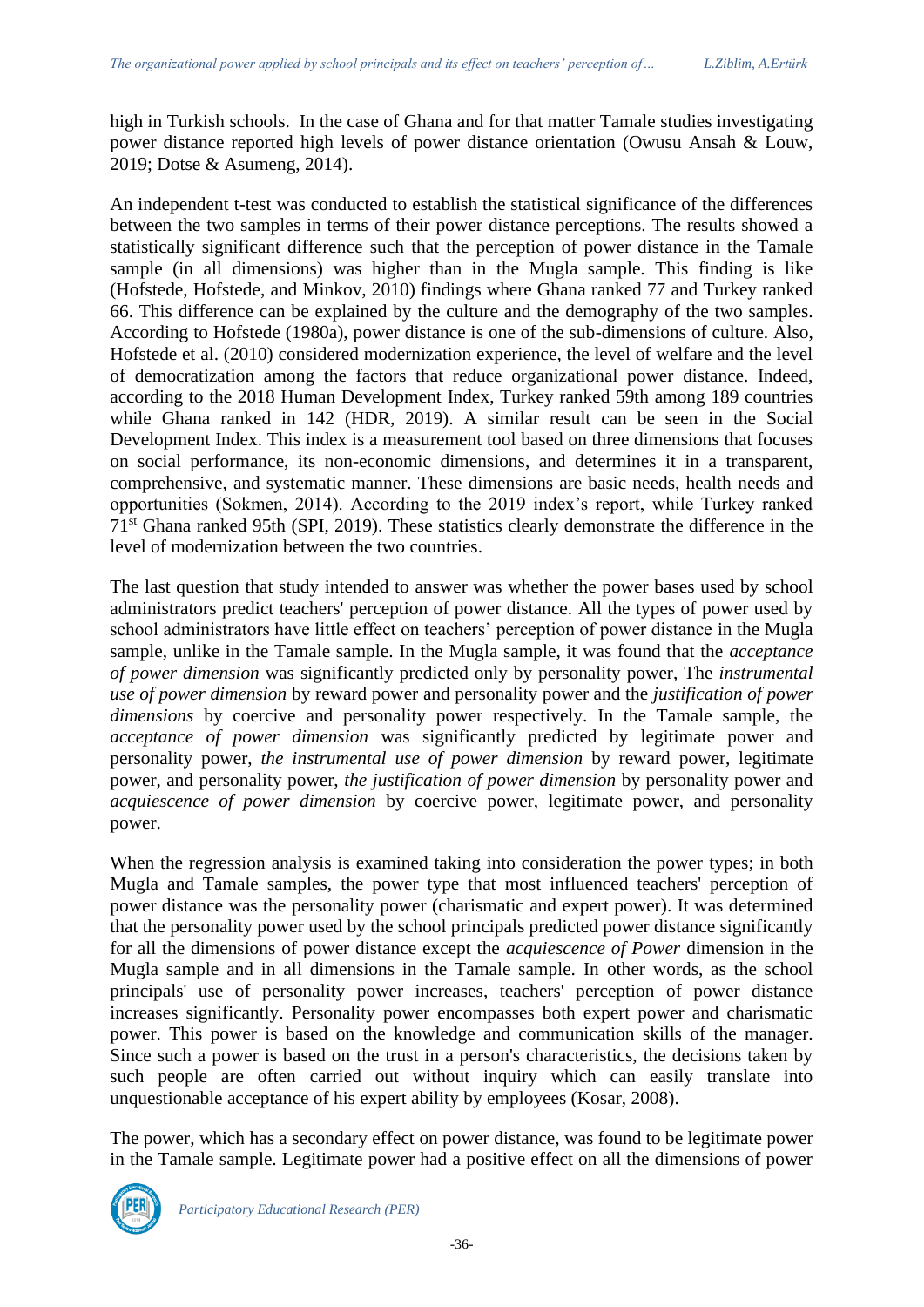distance except the *justification of power* dimension. In other words, as school principals' use of legitimate power increases, teachers' perception of power distance increases. According to (Yilmaz & Altinkurt, 2012), legitimacy as a formal power is determined by laws and it is accepted by all members of the organization most of the time. In other words, there is little resistance to formal authority. Thus, the decisions taken, and the work done by a person of authority are not expected to be questioned by the employees. However, in the Mugla sample, it was found that legitimate power had no effect on any dimension of power distance. The reason for this is that school principal's use of legitimate power in the Mugla sample, as can be seen in the t-test results, is lower compared to that of the Tamale principals and that formal authority in the Turkish context does not preclude the authority of teachers.

The only power with a significantly negative effect on power distance is the reward power. In the Mugla sample, reward power significantly predicted the *instrumental use of power* dimension negatively. In other words, as the use of reward power increases, teachers' power distance perception levels decreased. Some seemingly simple actions of school administrators like thanking and praising teachers, making teachers' work easier and so on can have a decreasing effect on the power distance perception of teachers. In addition to that, reward power is effective in developing intimate interactions between teachers and administrators. According to the research results of (Blase & Blase 1999), teachers are better affected by the instructional leadership of administrators who use praises, which is a feature of reward power. However, in the Tamale sample, reward power used by school administrators positively predicts the teachers' perception of power distance. In other words, the use of reward power led to an increase in teachers' power distance perceptions. This sharp contrasting result could be dependent on the Tamale teachers' perception of rewards as a form of social expectation, where rewards must be followed by a reciprocating action from the rewardeee usually expressed in terms of obedience to the awarder (Czap & Czap, 2020).

# *Implications*

As already hinted in the literature review, high power distance has pragmatic implications on management practices. To begin with, the high scores show that the teachers in Tamale see the unequal distribution of power as a more acceptable and legitimate distribution than the ones in Mugla. In this context, it can be stated that the hierarchical order in the schools in Tamale and the power relations of the employees with each other are very important at the organizational level. At the same time, the high-power distance in both countries, especially in the *instrumental use of power* and the *acquiescence of power* dimensions points to structural problems. In other words, because the healthy rational bureaucracy pointed out by Weber does not function well and the fact that rules differ from person to person, people feel the need to be closer to a powerful person. This is a structural problem, and at the heart of structural problems there are mental or cognitive structures that underpin societal behavior patterns. According to Bourdieu (2014), These mental or cognitive structures that help people engage with the social world are expressed as habitus. If there is a wrong programming (Hofstede et al., 2010) in these mental structures, it causes the whole system to be pathological and thus will not function properly. Therefore, in societies with a high-power distance perception, individuals learn to adapt and live life by internalizing the pathological structural system. In this context, the *instrumental use of power* and the *acquiescence of power* are the inevitable outcomes of the unhealthy structural order.

Furthermore, in organizations where the power distance perception is high, employees cannot directly express their opinions and object to their managers in the administrative processes.

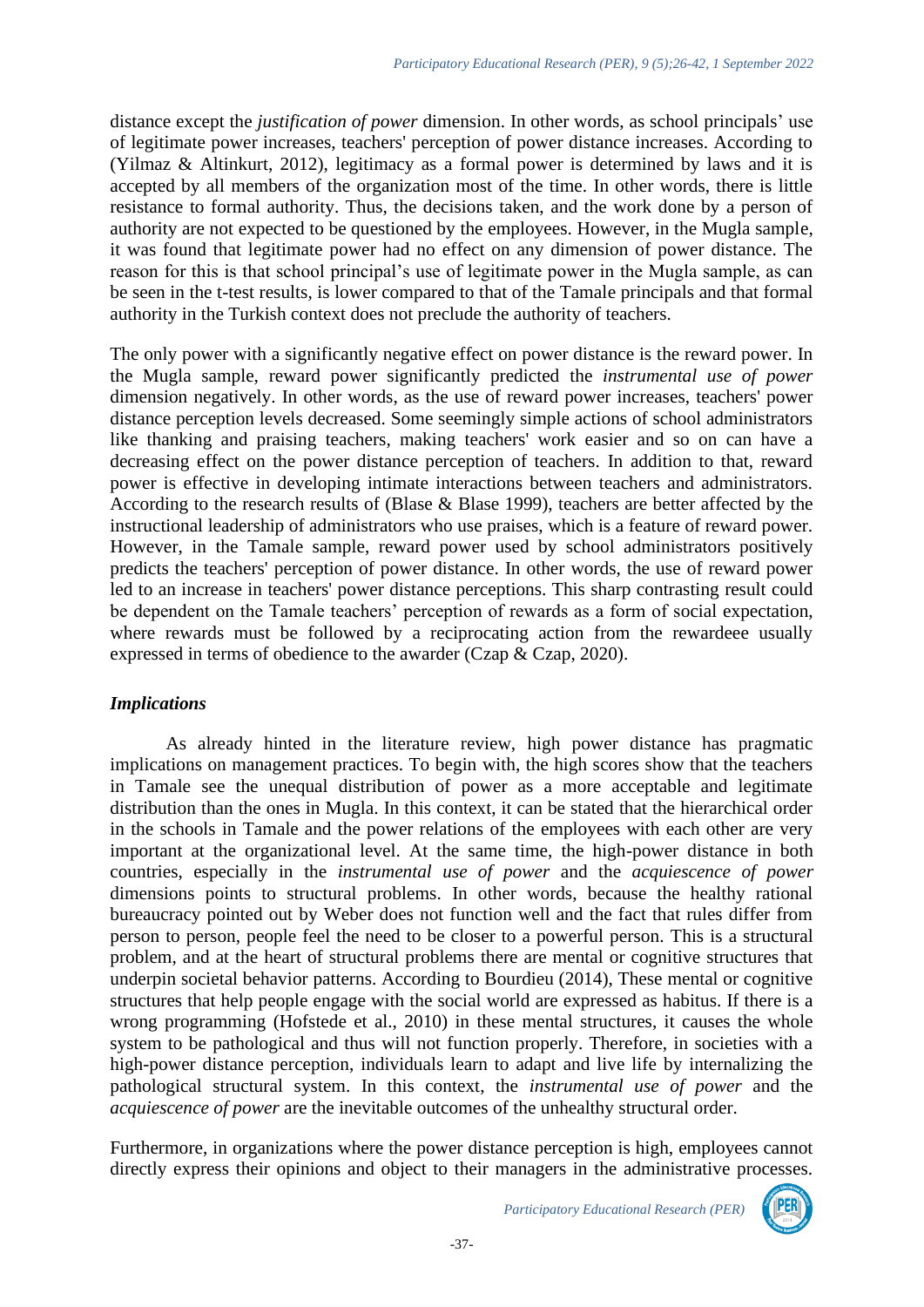According to Hofstede et al. (2010), the relationship between managers and workers in high power distance societies emerges as either 'excessive commitment' or 'counter-commitment. In the former case, employees willingly surrender themselves paternally to the supervision of the manager, whereas in counter-commitment, employees are negatively dependent on the manager and cause polarization to come to the fore in the organization. In this sense, high power distance negatively affects the organization in achieving its goals. In comparing Turkey and Ghana, taking into consideration their power distance perceptions, it goes without saying that Ghana's situation leaves much to be desired. while the unequal distribution of power is accepted as normal and legitimate in communities with high power distance, in societies with low power distance, the inequality of power is questioned, and justification demanded by members of the society (Hofstede, 1984). In other words, in societies with low power distance, inequality of power distribution is seen as an unacceptable situation. Basabe and Ros (2005) stated that there is an extreme degree of human rights violation in high power distance societies. The leaders in these societies endeavor to elicit obedience to their commands by using coercive force. According to Khatri (2009), there are communication gaps in organizations with high power distance. It has also been argued that in these organizations, all decisions are taken by the organization members who hold hierarchically higher positions, so managers are provided with unlimited power over employees. In such organizations, the managers are not obliged to consult employees, so managers benefit less from the expert power of employees.

Studies conducted in educational institutions also revealed the harmful effects of high-power distance. In Shengnan and Hallinger (2020) research, it was determined that teachers with low power distance perception perceive the instructional leadership level of the school principal as higher than teachers with high power distance perception. In Gul's (2019) research, it was revealed that power distance predicted leader member interaction such that when the power distance level decreases, the interaction increases. In this context, low level of power distance is important for a healthy organizational dialogue or discourse.

# *Conclusion*

This study has shed light on the power types that enhance high power distance and perceptions and those that decreases it. And in the light of the available literature and findings made in this study, we can conclude that power distance perceptions of teachers affect effective engagement in school management which can intend affect performance, and that principals' use of power type influences teachers' perceptions of power distance.

# *Suggestions*

Power distance is a cultural transgression into organizational life. While a complete isolation of societal culture cannot be achieved, measures can be taken to ensure that the effects of power distance is brought to a minimum by the cautious use of power types that decreases high power distance like reward power. Also, it must be emphasized that the use of this power be established on a merit-based scale and institutionalized so that rewards have no direct link to an individual person thereby reducing the social expectation that would naturally emanate from feeling obliged to someone for a favor they have done you.

Furthermore, power distance is characteristic of hierarchical organizations. In these organizations, the higher one climbs the organizational ladder the more power one gets and so the use of this power cannot be questioned by employees due to the prevalent high power distance perception. This situation leads to violations of rights and corruption in

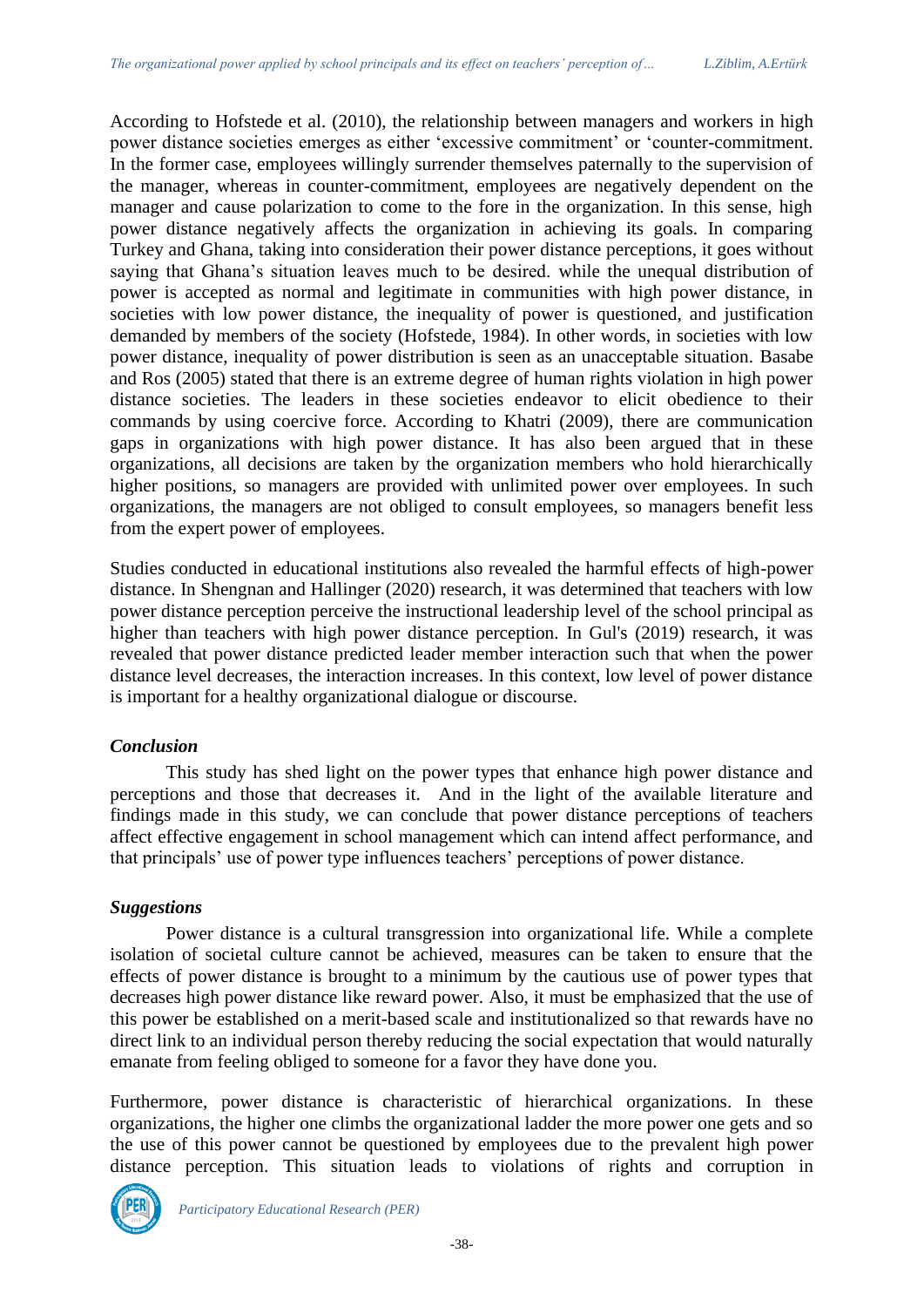organizations. Therefore, it is imperative that efforts be made to create a more democratic school environment where participation is valued and backed by regulations.

During this research especially in the Ghanaian context there wasn't enough empirical investigations in schools about power distance and power types in schools. Within this context, new research can be conducted to explore these topics in schools. Furthermore, the limitation of this research is that it is based on the views of teachers, therefore, to understand the impact of power relations between students and teachers and between principals and teachers, further research could be conducted based on the views of students and principals. Also, further research could explore how power distance perceptions of students affect their engagement with a teacher in the classroom. And finally, a qualitative study with the same variables can even be more revealing.

#### **References**

- Akyol, S. (2009). *Power distance and leadership relation in organizational culture,* (Unpublished Doctoral Dissertation). Marmara University, Social Sciences Institute: Istanbul.
- Alkan, A. & Erdem, R. (2019). Power: A conceptual overview to power in terms of formal and informal aspects. *Suleyman Demirel University Visionary Journal, 10*(24), 405- 433. doi: 10.21076/vizyoner.472535
- Altinkurt, Y. & Yilmaz, K. (2012). Relationship between school administrators' organizational power sources and teachers' organizational citizenship behaviors*. Educational Sciences: Theory and Practice, 12*(3), 1833-1852. https://eric.ed.gov/?id=EJ1000899
- Altinkurt, Y., Yilmaz, K., Erol, E. & Salali, E.T. (2014). Relationship between school principals' use of power sources and teachers' organizational cynicism perceptions. *Journal of Teacher Education and Educators*, *3*(1), 25-52. http://dergipark.org.tr/tr/pub/jtee/issue/43256/525380
- Arslantas, H.I., Dayanan-Ugur, I. (2018). The examination of level of organizational power sources owned by administrators according to perceptions of teachers. *Journal Of Social Sciences Institute*,*11,* 46-63. http://dergipark.org.tr/tr/pub/susbid/issue/38160/403353
- Atmaca, T. (2014). *Relationship among the power types of school principals' and teachers' mobbing, organizational commitment and organizational cynicism perception*, (Unpublished Master's Thesis). Gazi University, Education Sciences Institute: Ankara.
- Bacharach S. B. & Edward J. Lawler (1982). *Power and politics in organizations*. California: Jessey- Bass Publishers.
- Bakan, I, & Buyukbese, T. (2010). Leadership "types" and "power supplies" on the currentprospective status comparison: A case study based on perceptions of educational institution managers: *Karamanoglu Mehmetbey University Journal of Social and Economic Research, 2*, 73-84. Retrieved from <http://dergipark.org.tr/tr/pub/kmusekad/issue/10217/125592>
- Basabe, N. & Ros, M. (2005). Cultural dimensions and social behavior correlates: individualism-collectivism and power distance. *International Review of Social Psychology,*  $18(1)$ ,  $189-225$ . Retrieved from https://www.researchgate.net/publication/252192818 Cultural dimensions and socia l\_behavior\_correlates\_Individualism-Collectivism\_and\_Power\_Distance
- Blase, J., & Blase, J. (1999). Principals' instructional leadership and teacher development: teachers' perspectives. *Educational Administration Quarterly, 35*(3), 349– 378*.* doi:10.1177/0013161x99353003

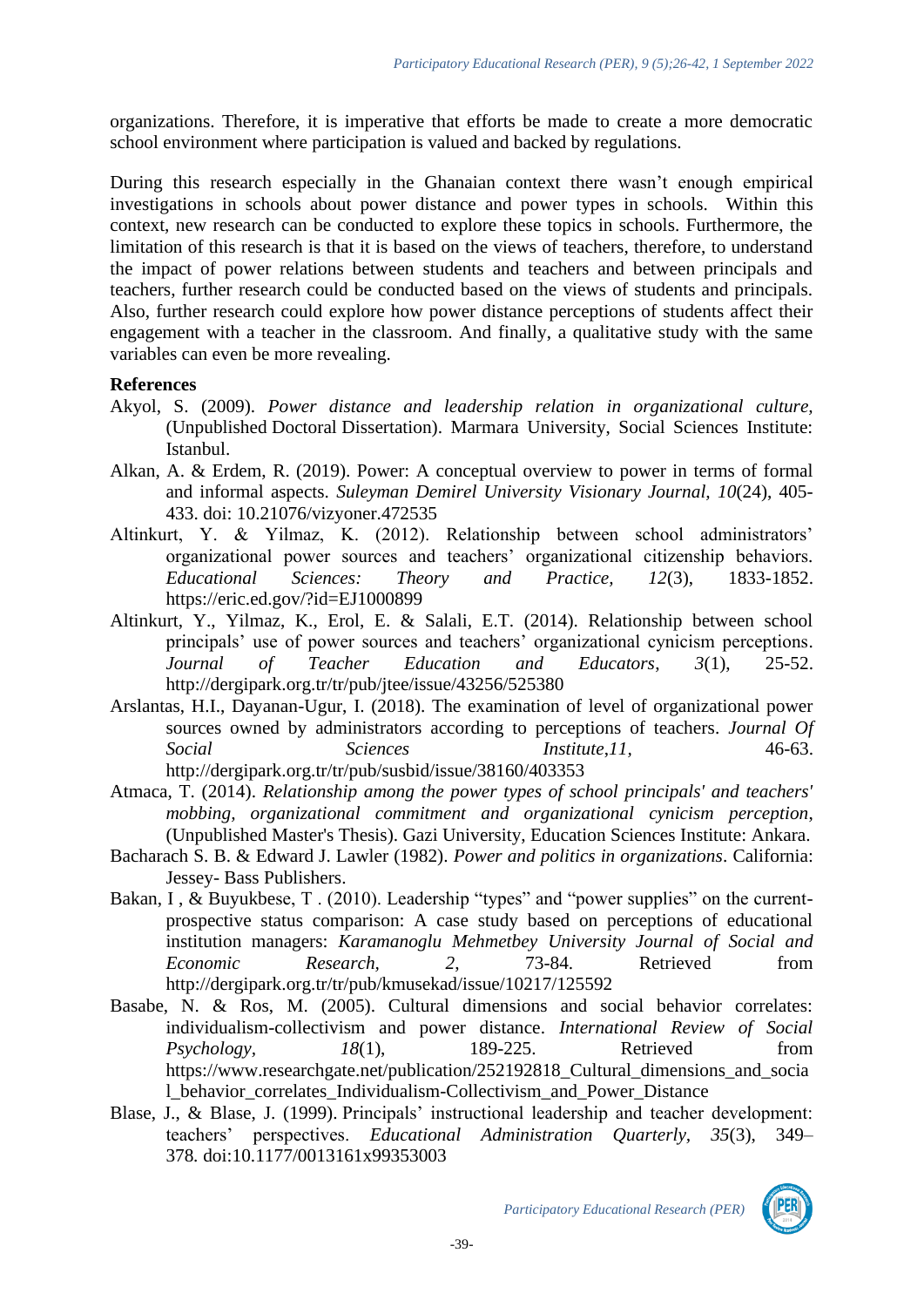- Bourdieu, P. (2014). The Habitus and the Space of Life-styles (1984). In The people, place, and space reader (pp. 173-178). Routledge.
- Buyukozturk, S.; Kilic Cakmak, E.; Akgun, O. E.; Karadeniz, S. & Demirel, F. (2016). *Bilimsel arastirma yontemleri* [Scientific research methods]. Ankara: Pegem Akademi.
- Cohen, L., Manion, L., & Morrison, K. (2017). *Research Methods in Education* (8th ed.). Routledge.
- Czap, H. J., & Czap, N. V. (2020). 'I Gave You More': Discretionary Power in a Corruption Experiment. *Journal of Interdisciplinary Economics, 32*(2), 200–217. https://doi.org/10.1177/0260107919848640
- Dayanan-Ugur, I. (2018). *Examining the relationship between power bases and conflict management styles of school administers according to perceptions of teachers*  (Unpublished Master's Thesis). Siirt University, Social Sciences Institute: Siirt.
- Deniz, A. (2013). *The relationship between power distance and organizational commitment at schools,* (Unpublished Master's Thesis). Balikesir University Social Sciences Institute: Balikesir.
- Dennehy, E. (2015). Hofstede and learning in higher level education: An empirical study. *International Journal of Management in Education 9*(3), 323-339. doi: 10.1504/IJMIE.2015.070125
- Deviren, I., & Okcu, V. (2020). Examining the relationship between the organizational power sources used by primary school principals and the organizational silence and motivation levels of teachers. *Journal of Social and Humanities Sciences Research*, *7*(52), 915-932.
- Dimitrov, K., (2014) Geert Hofstede et al's Set of National Cultural Dimensions Popularity and Criticisms. *Economic Alternatives journal, 2*, 30-60.
- Dotse, J., & Asumeng, M. (2014). Power distance as moderator of the relationship between organizational leadership style and employee work attitudes: An empirical study in Ghana. International Journal of Management Sciences and Business Research.
- Erturk, A. (2007). Power and power types. *Contemporary Education Journal, 32*(343), 40-47. Retrieved from https://docplayer.biz.tr/40633927-Cagdas-egitim-dergisi.html
- Fraenkel, J., Wallen, N., & Hyun, H. (2018). *How to Design and Evaluate Research in Education* (10th ed.). McGraw-Hill Education.
- French, J. R. P., Jr., & Raven, B. (1959). The bases of social power. In D. Cartwright (Ed.), *Studies in social power* (pp. 150-167). Oxford: Univer.
- Gardner, J. W. (1990). *On leadership*. New York: Free Press.
- Gerhart, B. (2009). How Much Does National Culture Constrain Organizational Culture? *Management and Organization Review, 5*(2), 241-259. doi:10.1111/j.1740- 8784.2008.00117.x
- Gervedink Nijhuis, C. J., Pieters, J. M., & Voogt, J. M. (2013). Influence of culture on curriculum development in Ghana: An undervalued factor? *Journal of Curriculum Studies, 45(2), 225–250.* doi:10.1080/00220272.2012.737861
- Gliem, J. A., & Gliem, R. R. (2003). Calculating, interpreting, and reporting Cronbach's alpha reliability coefficient for Likert-type scales. Midwest Research-to-Practice Conference in Adult, Continuing, and Community Education.
- Gol-Dede, D. (2019). *The relationship between power distance perceptions of teachers and their organizational silence,* (Unpublished Master's Thesis). Mugla Sitki Kocman University, Educational Sciences Institute: Mugla
- Goncalves, M. (2013). Leadership Styles: The Power to Influence Others. *International Journal of Business and Social Science 4*(4), 1-3.

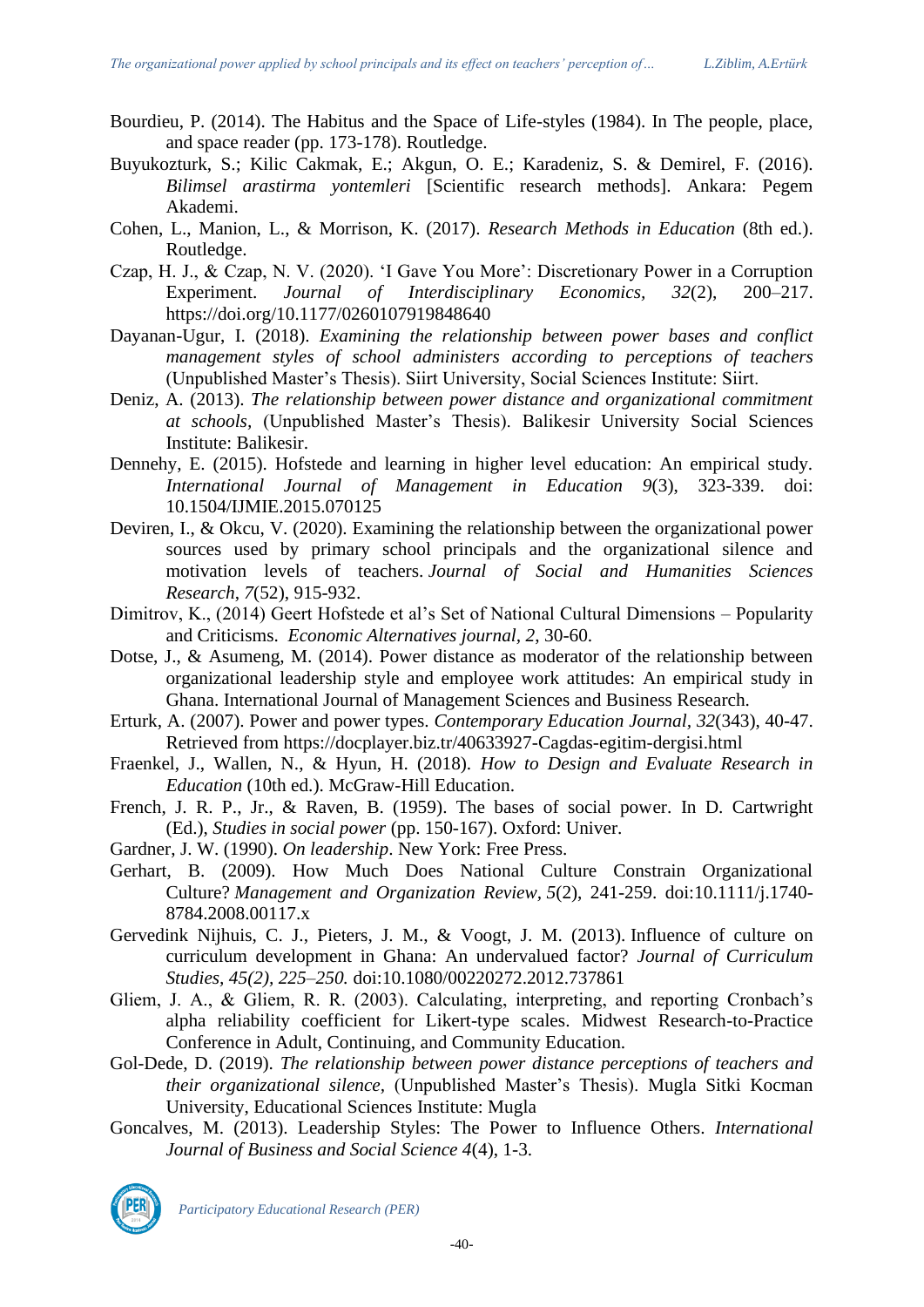- Gulec, E. (2010). *Personality traits and power distance in organizations,* (Unpublished Master's Thesis). Abant Izzet Baysal University, Social Sciences Institute: Bolu.
- HDR (Human Development Report), (2019). Beyond income, beyond averages, beyond today: Inequalities in human development in the 21st century. New York: AGS. Retrieved from<http://hdr.undp.org/sites/default/files/hdr2019.pdf>
- Helvaci, M., & Kayali, M. (2011). Investigation of the organizational power bases used by school principals in terms of some variables (the Case of Usak). *Journal of Mehmet Akif Ersoy University Faculty of Education*, *1*(22), 255-279.
- Hofstede, G. (1980a). Culture and Organizations. *International Studies of Management & Organization, 10*(4), 15–41. doi:10.1080/00208825.1980.11656300
- Hofstede, G. (1980b). *Culture's consequences: International differences in work-related values.* Beverly Hills, CA: Sage.
- Hofstede, G. (1984). *Culture's consequences: International differences in work-related values*. Abridged edition. Beverly Hills: Sage.
- Hofstede, G. (1986). Cultural differences in teaching and learning. *International Journal of Intercultural Relations, 10*(3), 301–320. doi:10.1016/0147-1767(86)90015-5
- Hofstede, G. (2001). *Culture's consequences: Comparing values, behaviors, institutions, and organizations across nations*. (2nd ed.). Thousand Oaks, London: Sage Publications.
- Hofstede, G., Hofstede G. J. & Minkov, M. (2010). *Cultures and organizations: Software of the mind*. (Revised and Expanded 3rd Edition). New York: McGraw-Hill.
- Jwijati, I., Bititci, U. S., Caldwell, N., Garengo, P., & Dan, W. (2022). Impact of national culture on performance measurement systems in manufacturing firms. *Production Planning & Control*, 1–16. https://doi.org/10.1080/09537287.2022.2026674
- Karaman, G. (2018). *The relationship between the power sources used by school principals and organizational silence behaviors of teachers* (Master's Thesis), the Institute of Educational Sciences*.*
- Khatri, N. (2009). Consequences of power distance orientation in organizations. vision: *The Journal of Business Perspective, 13*(1), 1–9*.* doi:10.1177/097226290901300101
- Kim, S., & McLean, G. N. (2014). The Impact of National Culture on Informal Learning in the Workplace. *Adult Education Quarterly, 64*(1), 39–59. <https://doi.org/10.1177/0741713613504125>
- Kirlidog, M. & Agaoglu, M. (2004, October). *Can e-learning systems help student-centered learning?* First International Conference on Innovations in Learning for the Future: Elearning. Istanbul, Turkey, (October 26-27) 351-361. Retrieved from https://www.academia.edu/2242002/First\_International\_Conference\_on\_Innovations\_i n\_Learning\_for\_the\_Future\_e-Learning
- Kosar, S. (2008). *The relationship between primary school supervisors? Styles of using power in management and organizational culture,* (Unpublished Master's Thesis). Gazi University, Educational Sciences Institute: Ankara.
- Le Roux, M. J. (2012). *Principals and their possible power to influence quality education,* (Unpublished Master Thesis). University of Stellenbosch, Department of Education Policy Studies: South Africa.
- Memduhoglu, H. B. & Turhan, M. (2016). The level of use of organizational power bases by primary school principals according to teachers' opinions. *Marmara University Atatürk Education Faculty Journal of Educational Sciences,* (44), 73-90 . DOI: 10.15285/maruaebd.286486
- Okan, D. I. S., & Ahmet, A. Y. I. K. (2015). The relationship between the power bases used by school administrators and the organizational climate. *Academic Perspective, International Refereed Journal of Social Sciences*, (58), 499-518.